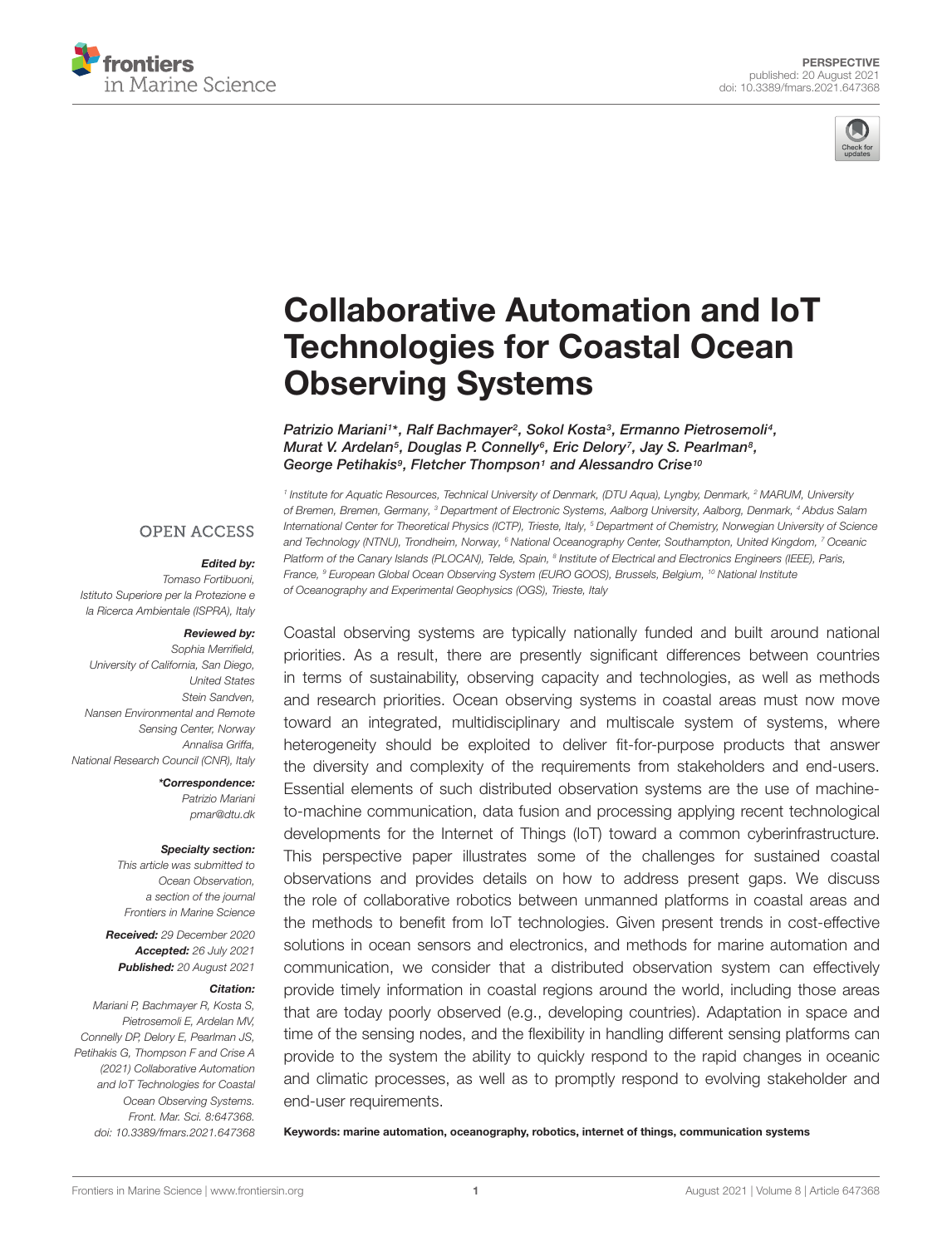# INTRODUCTION

Coastal areas are the most dynamic and productive parts of the oceans, which makes them a significant source of resources and services for mankind. Coastal waters are located immediately in contact with human populations and exposed to anthropogenic disturbances, placing these resources and services under threat (e.g., [Lynch et al.,](#page-6-0) [2014\)](#page-6-0). These concerns explain why, in several coastal regions, a rapidly increasing number of observing systems have been implemented in the last decade [\(Moltmann et al.,](#page-6-1) [2019\)](#page-6-1). Expansion of coherent and sustained coastal observations has been fragmented and driven by national and regional policies and is often undertaken through short-term research projects [\(Farcy et al.,](#page-6-2) [2019\)](#page-6-2). This results in significant differences between countries both in terms of sustainability and observing technologies, methods and research priorities.

Unlike the open ocean, where challenges are rather welldefined and stakeholders are fewer and well-identified, coastal processes are complex, acting on several spatial and temporal scales, with numerous and diversified users and stakeholders, often with conflicting interests. To adapt to such complexity coastal ocean observing system must be an integrated, multidisciplinary and multiscale system of systems [\(GOOS,](#page-6-3) [2012\)](#page-6-3). But the diversification in data acquisition, handling and storage can inevitably create problems in data management and delivery, hampering interoperability and limiting opportunities to advance our knowledge on coastal processes and resource management.

Looking at the future, system's diversification will likely increase as new sensors and platforms become available, activities in new sectors of the ocean economy are developed, and an increasing number of users will provide heterogeneous societal demands for specific observations. In this perspective we present some of the challenges for sustained coastal observations and illustrate methods to address them. We suggest an approach to exploit current and future system heterogeneity while serving the needs of a sustainable and robust coastal observation. The specific aim of such a system should be harmonized and autonomous acquisition, use of best-practices for data handling and storage and to provide information to enable ecosystem based management of the ocean while responding to data requirements of different blue-economy sectors.

# ELEMENTS OF A NETWORK OF DISTRIBUTED OBSERVING PLATFORMS FOR COASTAL AREAS

Coastal systems demands the use of diverse observing platforms for the collection of relevant oceanographic variables, i.e., Essential Ocean Variables (EOVs, [Lindstrom et al.,](#page-6-4) [2012;](#page-6-4) [Bax](#page-5-0) [et al.,](#page-5-0) [2018\)](#page-5-0). Present solutions are based on different approaches which include a limited number of cabled observatories, collecting high frequency data on a larger number of EOVs, supplemented by a variety of other platforms typically observing a lower number of variables (**[Figure 1](#page-1-0)**). Similarly, the expected expansion of citizen science programs [\(Kelly et al.,](#page-6-5) [2020\)](#page-6-5) into



<span id="page-1-0"></span>FIGURE 1 | Schematic of the number of observed essential ocean variables (EOVs) from a specific platform vs. the available number of these platforms. A distributed system for observations will use all its nodes to deliver fit- forpurpose information, products and services. Cobs, cabled observatories; RVs, research vessels; AnBS, animal borne sensors; CS, citizen science. Note: additional dimensions could be included in the plot, e.g., observation range, cost of the platforms, etc.

the ocean domain can enable in the future many more devices observing selected variables. This intrinsic heterogeneity in observation systems is a challenge for centralized management. But, when managed in a coordinated way, it could offer more flexibility and the opportunity to optimally respond to future ocean data needs. Indeed, a network of heterogeneous systems can better adapt and promptly react to diverse and complex coastal processes and the diverse user demands and priorities, hence delivering fit-for-purpose data and products.

In this perspective we present methods to move toward a distributed system for coastal ocean observations composed of a network of fixed and mobile heterogeneous nodes, which can coordinate data acquisition tasks and data management. Diversity and heterogeneity are two key characteristics which can increase system resilience, as evidenced during the COVID-19 pandemic when the overall observation system performance was rather unaffected although some platforms were impacted. Nodes of the network are stand-alone platforms (e.g., buoys, moorings), cabled observatories, research vessels, FerryBoxes, autonomous underwater and surface vehicles, gliders, bio-logging, satellites and different low-cost, low-power sensors systems, e.g., from citizen science initiatives. Communications in the network are enabled exploiting Internet of Things (IoT) technologies. Data management is performed over a web-infrastructure with nearreal-time (nRT) communications, long term storage, secure data retrieval and services for data processing that are offered online by exploiting cloud technologies and services.

An important feature is machine-to-machine (m2m) communication among the nodes to enable adaptive sampling. When specific signals are recorded by one node (e.g., harmful algal bloom, oil spills, ocean heatwaves, etc.) other nodes can refine the event's data acquisition strategy (e.g., extend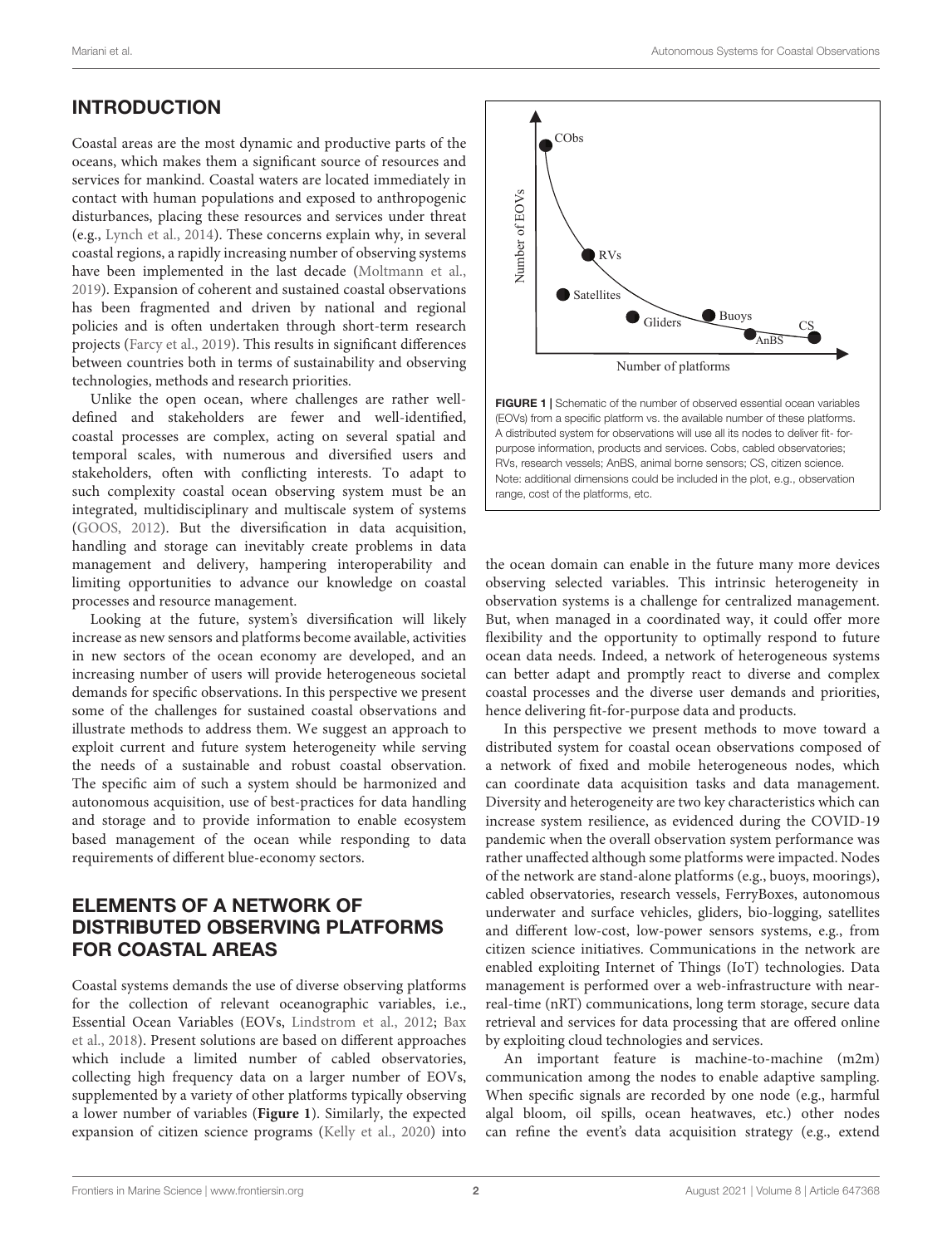geographical coverage, provide higher sampling rate, etc.) using collaborative robotic solutions. The distributed structure will also ensure a better tolerance to individual node failures and enable the flexibility to satisfy specific tasks (e.g., aquaculture monitoring, support to tourism, etc.). The complexity of the network structure and functioning is generally hidden to the final users [\(Carpenter and Cannady,](#page-5-1) [2004;](#page-5-1) [Crise et al.,](#page-6-6) [2018;](#page-6-6) [Montella et al.,](#page-6-7) [2018\)](#page-6-7) and this process of abstraction is relevant to deliver a portfolio of products. Special interest groups may have specific needs that can be met by these ad hoc products and the requirements can change in time and space (e.g., the constant evolution of marine directives) along with the technological advances. Services on the cyberinfrastructure are customizable by the end-users according to the requirements of the specific use (i.e., precision, accuracy, sampling frequency, etc.). Thus, both data and products have to follow FAIR principles (Findable, Accessible, Interoperable, Reusable; [Wilkinson et al.,](#page-7-0) [2016\)](#page-7-0), although regional economic, legal and security aspects could in same cases limit data access.

In this context IoT solutions could be exploited for the interconnection at different scales: locally (e.g., sensors), regionally (e.g., platforms) and globally (e.g., observatories). In particular, they include the coordinated (common objective yet separate execution) and cooperative (common objective frequent interaction) operations of the components including domain specific high computing facilities for numerical ocean modeling tasks. In the future deployment bottlenecks in the area of interoperability (i.e., common calibration and communication standards) are to be expected.

An extended review of the challenges for global ocean observing system is presented elsewhere (e.g., [Moltmann et al.,](#page-6-1) [2019\)](#page-6-1). The use of best practices and recent technology for sensors and data interoperability [\(Buck et al.,](#page-5-2) [2019\)](#page-5-2), unmanned marine platforms [\(Testor et al.,](#page-6-8) [2019\)](#page-6-8), cabled observatories [\(Howe et al.,](#page-6-9) [2019\)](#page-6-9), and marine observatories [\(Crise et al.,](#page-6-6) [2018\)](#page-6-6) have all been identified to contribute toward implementation of sustainable ocean observations. Here we focus on the role of m2m coordination and IoT techniques as essential elements for the operationalization of a sustained distributed ocean sensing system in coastal regions.

## Automation and Collaborative Robotics

The nodes of the distributed system are sensing platforms that have standardized metadata information accessible via a common cyberinfrastructure (e.g., a dashboard), including geographical as well as technical specifications on sensors and platforms. Sensor-web architectures (see [del Río et al.,](#page-6-10) [2017\)](#page-6-10) are used to achieve process automation, sensor interoperation, and service synergy. Autonomy in the system is expanded relying on a range of unmanned platforms for surface- and underwater-operations [\(Domingo,](#page-6-11) [2012;](#page-6-11) [Whitt et al.,](#page-7-1) [2020\)](#page-7-1). Cooperative and collaborative robotics approaches have been developed for autonomous marine vehicles, using different m2m communication and decision-making paradigms [\(Thompson](#page-7-2) [and Guihen,](#page-7-2) [2019\)](#page-7-2). Those approaches are not mutually exclusive although generally optimized for different data gathering missions. Specifically:

- **Cooperative solutions** work on a single or a small set of similar tasks to accelerate or optimize aspects of the mission (e.g., minimizing completion time; maximizing the coverage area). In these cases, decision-making and m2m communication focus on enforcing a control system that governs each participating platform. Ocean survey missions have particularly benefited from cooperative control methods resulting in solutions that are effective for monitoring over extended periods [\(Leonard,](#page-6-12) [2016;](#page-6-12) Ocean Infinity, 2020<sup>[1](#page-2-0)</sup>; [Simetti et al.,](#page-6-13) [2020\)](#page-6-13).
- **Collaborative solutions** focus on complex missions that have a "deep" sequence of dependent and interdependent tasks. The m2m communication is shaped to achieve machine-consensus on task allocation and sequencing between platforms based on their metadata profiles and constraints. Collaborative robotics and m2m communications have enabled adaptive sampling [\(Branch](#page-5-3) [et al.,](#page-5-3) [2019\)](#page-5-3) and extended operations [\(Lima et al.,](#page-6-14) [2019\)](#page-6-14) in coastal areas, provided an abstract mission planning paradigm.

Different multi-marine platform mission planning tools are available to specify the above tasks that can be executed by individual marine platforms (e.g., Neptus, [Pereira et al.,](#page-6-15) [2006;](#page-6-15) LSTS Toolchain, [Pinto et al.,](#page-6-16) [2013;](#page-6-16) MOOS-IvP, [Benjamin et al.,](#page-5-4) [2010;](#page-5-4) JANUS, [Petroccia et al.,](#page-6-17) [2017\)](#page-6-17).

Improved onboard machine intelligence (e.g., nRT data processing, mission planning and optimization, fault response and risk management) is possible with present development in miniaturized electronics and power-efficient algorithms providing direct feedback to the control system of the sensing platform [\(Zhou et al.,](#page-7-3) [2019\)](#page-7-3). The developments of technology for underwater communication [\(Song et al.,](#page-6-18) [2019\)](#page-6-18), autonomousdocking, -calibration and -power supply [\(Yazdani et al.,](#page-7-4) [2020\)](#page-7-4) as well as bio-inspired algorithms for collective behavior and optimal search [\(Tholen and Nolle,](#page-6-19) [2017\)](#page-6-19), can open interesting perspectives for the operations of a large fleet of autonomous platforms in coastal areas with little or no human supervision [\(Schmidt et al.,](#page-6-20) [2016\)](#page-6-20).

Nonetheless, significant technical, operational, economical and legislative challenges must be solved before conducting unmanned coastal observations as a sustainable and long-term program. The technical issues are typically related to limitations in the available power, suitable navigation solutions (for mobile systems), and sensor stability. Existing communication solutions are often expensive and power hungry. Operational challenges are often related to fouling, such as bio-fouling but also fouling due to floating or submerged debris (e.g., ghostnets). Coastal observations often suffer from effects of surface traffic, leading to collisions, unwanted recoveries or a lack thereof, thus leading to limitations in communications, maintenance and recovery. Additionally, existing legislation in coastal regions might limit the operations with unmanned vehicles. The extremely dynamic coastal domain requires significant sensor density to establish an adequate observation capability. Despite recent developments in

<span id="page-2-0"></span><sup>1</sup>Ocean Infinity (2020). Discover Our Projects, available online at [https://](https://oceaninfinity.com/projects/) [oceaninfinity.com/projects/.](https://oceaninfinity.com/projects/)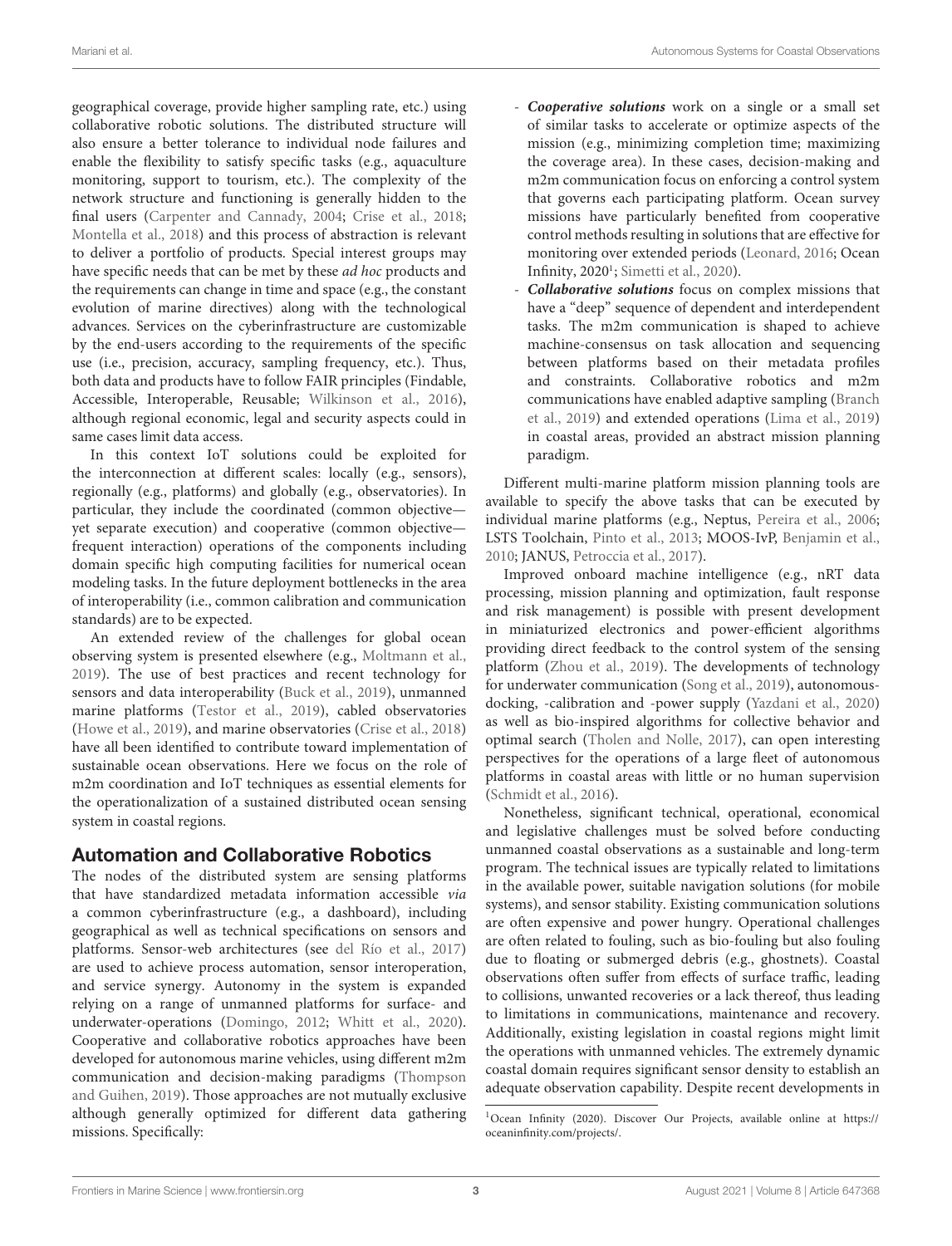cost-effective ocean sensors and platforms [\(Wang et al.,](#page-7-5) [2019\)](#page-7-5), often the cost of sensors alone poses a severe economic challenge to the establishment of a sustainable and comprehensive coastal observation system.

## IoT Communication Technologies

In open ocean environments satellites are the only viable communications means, but they are often expensive solutions and can present high latency. Recently, several new initiatives have promised cheaper and faster satellite-based solutions for data collection and continuous monitoring in the ocean. Nevertheless, in coastal areas other technologies are available that offer significant advantages in terms of cost, throughput and latency. For applications in which a limited number of small messages are adequate, long-range low-power wide-area networks (LPWAN) are an inexpensive solution that can reach considerable distances from the coastline.

Among the several LPWAN implementations, the most prominent are Sigfox, LoRaWAN, NB-IoT, and LTE-M [\(Mekki](#page-6-21) [et al.,](#page-6-21) [2018\)](#page-6-21). Sigfox is currently deployed in more than 70 countries in all five continents, able to cover 1.3 B people<sup>[2](#page-3-0)</sup>, while LoRaWAN is currently deployed in 162 countries<sup>[3](#page-3-1)</sup>. When choosing among the different options, the main factors to be considered are: communication range, data rate, spectrum usage, number and size of messages, energy consumption, and cost [\(Mekki et al.,](#page-6-22) [2019\)](#page-6-22). Sigfox is a proprietary long-range lowpower solution widely used for IoT, but it is quite limited in the number of messages per day and the amount of data that can be transferred. LoRa is also based on a proprietary technology, but only at the physical layer, while the data transmission protocol, namely LoRaWAN, is open and free to use and deploy. As for cellular communications, they have been traditionally leveraged for IoT, but their high-power consumption limits their use in battery-operated devices. Newer cellular technologies (e.g., NB-IoT, LTE-M) consume less power, offer longer ranges, and are protected from interference thanks to their use of licensed frequencies. Therefore, where these cellular technologies are available, they can offer a viable solution, but currently they are not yet widely deployed.

Given the characteristics of these long-range technologies (reviewed in [Mekki et al.,](#page-6-22) [2019;](#page-6-22) [Parri et al.,](#page-6-23) [2019;](#page-6-23) [Cecílio](#page-6-24) [et al.,](#page-6-24) [2020;](#page-6-24) and [Park et al.,](#page-6-25) [2020\)](#page-6-25) it appears that LoRa implementations are the most effective solutions for IoTbased coastal monitoring systems. A considerable advantage of LoRa is the use of unlicensed spectrum at frequencies below 1 GHz, which are available in most countries and may remove a significant factor in the cost of the communications services. This allows even small organizations to install, operate and maintain the network, independently of commercial communication providers. This can be particularly appealing for building sustainable observing systems with common protocols worldwide, including developing countries where commercial communication services can be unaffordable, or even lacking in certain areas. The use of unlicensed spectrum poses, however,

limits to the maximum allowable transmission power and channel occupancy time, to allow sharing the resource among concurrent users. These limitations are country-specific but as exemplified by the great success of WiFi do not constitute a major obstacle for its widespread usage.

The open LoRaWAN protocol offers variable transmission speeds from about 300 bps up to 50 kbps and paves the way for a complete solution from the sensing ocean platform to the network server and from there to a number of applicationspecific web accessible servers (**[Figure 2](#page-4-0)**). Experiments on coastal areas have already shown that LoRaWAN-based systems yield promising results [\(Petajajarvi et al.,](#page-6-26) [2015;](#page-6-26) [Parri et al.,](#page-6-23) [2019\)](#page-6-23). Recently, the impact of the height of the nodes when deployed in the water have been investigated [\(Cecílio et al.,](#page-6-24) [2020\)](#page-6-24), demonstrating that tides have an impact on the communication distance and reliability. A factor that needs to be considered when building the system, by for example positioning the end-nodes as high as possible.

The LoRaWAN gateways and servers can be installed and managed directly by the interested party, but their functionalities can also be obtained from commercial providers or leveraging crowdsourcing initiatives such as the TheThingsNetwork<sup>[4](#page-3-2)</sup>, a global endeavor that provides LoRaWAN services at no cost. Several end-devices installed on the sensing platform send messages to one or more LoRaWAN gateways, which will then forward them to the network server using IP-based connections [\(Seid et al.,](#page-6-27) [2020\)](#page-6-27). Nevertheless, when there is a need for higher data rates (e.g., transmission of videos) modified WiFi for long-distance offers a low-cost solution that can be directly installed by the interested organization [\(Pietrosemoli et al.,](#page-6-28) [2014\)](#page-6-28). Finally delay-tolerant transmission protocols [\(Msaad et al.,](#page-6-29) [2020\)](#page-6-29) should be considered since some devices, due to their mobile nature, might be connected with the on-land infrastructure only intermittently.

The IoT enabled devices will be crucial in the framework of Digital Ocean initiatives as they will provide the means to assimilate ocean measurements including the potential ability to modify the sampling behavior, on temporal and spatial scales, according to the needs of the digital ocean initiatives (such as the Digital Ocean Twin). This is also a prime example of a cooperative vs. coordinated system.

# **DISCUSSION**

Essential elements toward the implementation of a distributed and autonomous architecture for ocean monitoring and observation are described to achieve the ability to measure physical, chemical, and biological variables across a range of spatial and temporal scales in coastal areas. Cooperative autonomous devices with on-board system management and data processing should be combined with low-power long-range communication technologies, to coordinate data acquisition and management and enable machine-machine interactions, to deliver fit-for-purpose information to a range of end-users with

<span id="page-3-0"></span><sup>2</sup><https://www.sigfox.com/en/coverage>

<span id="page-3-1"></span><sup>3</sup><https://lora-alliance.org/>

<span id="page-3-2"></span><sup>4</sup><https://thethingsnetwork.org>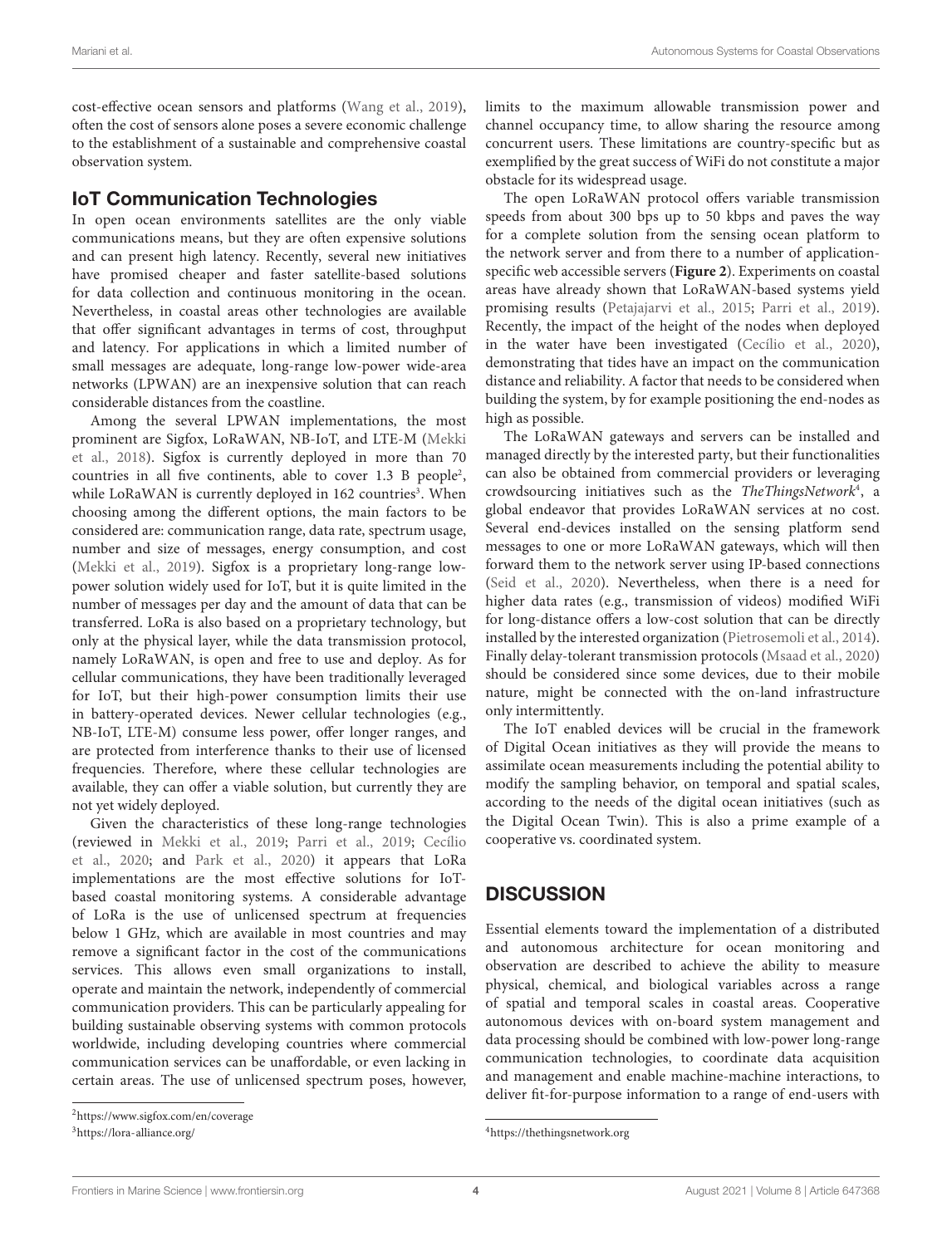

<span id="page-4-0"></span>complex and diverse requirements. These transformative changes in the use of marine robotics, communication technology and autonomous data handling, can strengthen modern coastal ocean observing systems by supporting their economic viability while addressing overlapping interests of end-user groups from science, technology, industry, and policymakers.

The global ARGO program is a prime example of how such step-change can be achieved, demonstrating the successful implementation and operation of a global blue ocean observation system, technologically and scientifically, over the past 20 years with major perspectives for future developments [\(Roemmich](#page-6-30) [et al.,](#page-6-30) [2019\)](#page-6-30). Albeit being a homogeneous observation system it illustrates the realization of key functionalities such as simple m2m communications, on-board data preprocessing, data quality and sensor standards as well as model integrations and bespoke data products for the open ocean.

Coastal observatories have different economic challenges compared to the open ocean, as they are nationally funded and serve the requirements of several stakeholders; e.g., water authorities, legislative bodies, aquaculture companies, etc. Hence a modular and flexible structure in the observational system is needed to adapt to local requirements while ensuring a coherent data access and interoperability. The Balearic Islands Coastal Ocean Observing and Forecasting System (SOCIB, [Tintoré](#page-7-6) [et al.,](#page-7-6) [2013\)](#page-7-6) provides operational solutions for a multi-platform, integrated and multidisciplinary observing system which is able to leverage system's diversity and automation to better respond to end-user needs [\(Heslop et al.,](#page-6-31) [2019\)](#page-6-31). To achieve integration in such heterogenous system communication and coordination among nodes is paramount [\(Leonard,](#page-6-12) [2016;](#page-6-12) [Thompson and](#page-7-2) [Guihen,](#page-7-2) [2019\)](#page-7-2) and semi-autonomous planning and monitoring tools should evolve to integrate numerical ocean and atmospheric models as well as in situ data in order to coordinate and optimize usage of the individual nodes. Underlying all of these attributes should be the adoption of standard methods and best practices to create a foundation for the desired interoperability [\(Pearlman et al.,](#page-6-32) [2019\)](#page-6-32).

The capacity of a network of heterogeneous system to transfer data is a critical issue, since the quantity of data produced by the platforms is expected to be large. Delay tolerant methods and protocols allowing local data storage and retrieval of the platform could be needed to secure collection of large data. Moreover, modified WiFi could enable near-real time long-distance information transfer of broadband data [\(Pietrosemoli et al.,](#page-6-28) [2014\)](#page-6-28). Additionally, communication of data or information from mobile systems can rely on surface radio-frequency communications or underwater communication to cabled seafloor communication nodes. While acoustic underwater communication will improve in terms of reliability and in effective bandwidth, high-bandwidth,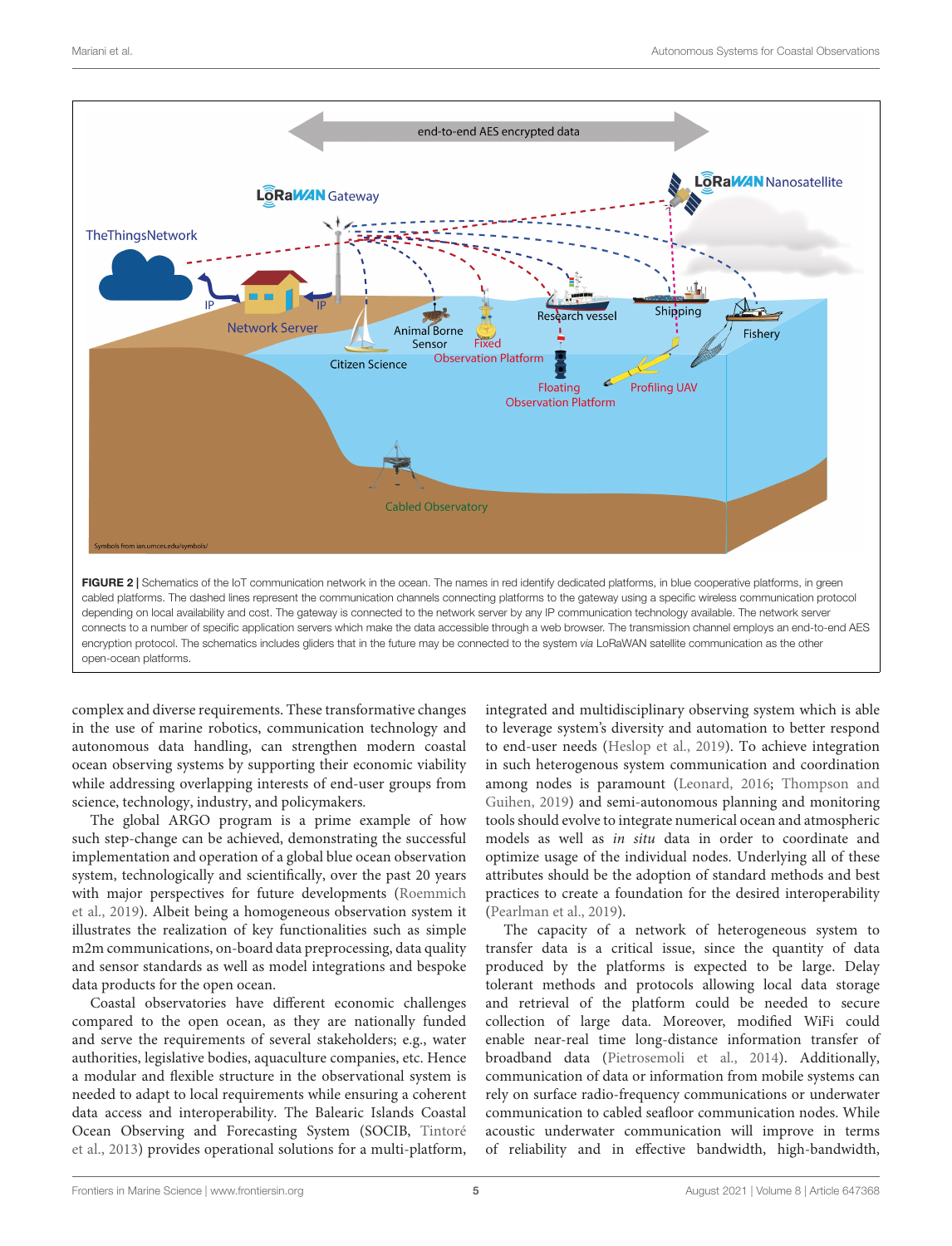low-energy, long-range communication (>10 km) will most likely not be achieved [\(Song et al.,](#page-6-18) [2019\)](#page-6-18). Low-power on-board data processing, fusion and data compression algorithms can alleviate some of the shortcomings imposed by the physics of the acoustic communication channel. Similarly, underwater optical communications will play in the future a more prominent role providing short range point-to-point high bandwidth  $(>10$  Mbps) line-of-sight connectivity. It is foreseen that combined (optical, acoustic) communication systems could provide the means for reliable underwater communication for a range of environmental conditions such as those found in coastal regions.

The ability to benefit from a wide range of diverse sensing platforms to monitor EOVs, could greatly expand our ability to achieve sustained coastal observations in the global ocean. Indeed, the potential low cost of the distributed observational framework can enable data collection, handling and storage in areas that are currently poorly observed (e.g., in developing countries). The arctic region is an important example of where advanced in communication and automation can contribute to design and implementation of sustained observing system [\(Lee et al.,](#page-6-33) [2019\)](#page-6-33). A network of moored, wirelessly connected platforms, complemented by autonomous vehicles with advanced control systems and a range of low-cost sensors could provide the baseline for sustained coastal observations in many regions. Those systems might initially not have all the EOVs but could be expanded upon availability of reliable sensors to fill the EOV gaps.

The need for sensors in the coastal zone is essentially the same as for the offshore environment, however, the concentrations of the compounds of interest, nutrients, pollutants, etc., are generally higher in the shelf areas. The coastal observatories may then require more frequent servicing due to the faster degradation of sensor performances as a result of biofouling, adverse impacts of oil slicks, marine litter, etc. It has been demonstrated that regular servicing of the observatory and sensors could be performed with unmanned autonomous vehicles [\(Barceló-Llull et al.,](#page-5-5) [2019;](#page-5-5) [Scoulding et al.,](#page-6-34) [2020\)](#page-6-34) which could also collect samples for ground-truthing to be analyzed using standard techniques to ensure that the data collected are reliable. The availability of reliable and cost-effective ocean sensors is central to the implementation of large distributed observation networks. Some of the required sensors to monitor

## **REFERENCES**

- <span id="page-5-5"></span>Barceló-Llull, B., Pascual, A., Ruiz, S., Escudier, R., Torner, M., and Tintoré, J. (2019). Temporal and spatial hydrodynamic variability in the Mallorca channel (western Mediterranean Sea) from 8 years of underwater glider data. J. Geophys. Res. 124, 2769–2786. [doi: 10.1029/2018jc014636](https://doi.org/10.1029/2018jc014636)
- <span id="page-5-0"></span>Bax, N. J., Appeltans, W., Brainard, R., Duffy, J. E., Dunstan, P., Hanich, Q., et al. (2018). Linking capacity development to GOOS monitoring networks to achieve sustained ocean observation. Front. Mar. Sci. 5:346.
- <span id="page-5-4"></span>Benjamin, M. R., Schmidt, H., Newman, P. M., and Leonard, J. J. (2010). Nested autonomy for unmanned marine vehicles with MOOS-IvP. J. Field Robot. 27, 834–875. [doi: 10.1002/rob.20370](https://doi.org/10.1002/rob.20370)

EOVs are not yet available, but considering the fast evolving technology, many of the variables not covered now, will be likely covered in the near future [\(Wang et al.,](#page-7-5) [2019\)](#page-7-5).

# DATA AVAILABILITY STATEMENT

The original contributions presented in the study are included in the article, further inquiries can be directed to the corresponding author/s.

# AUTHOR CONTRIBUTIONS

PM and AC provided the main concept with contributions from RB, SK, and EP. PM drafted the first version of the manuscript. AC and PM primarily introduced the network of distributed observations for coastal areas. RB, ED, and FT primarily contributed to the automation and collaborative robotics parts. EP and SK primarily contributed to IoT communication technologies. All authors provided collaborative effort for this work. All authors contributed to the text for the introduction, discussions and in providing relevant concepts and references for the different sections.

# FUNDING

PM and RB acknowledge the contribution of the European Union's Horizon 2020 Research and Innovation Project MISSION ATLANTIC under grant agreement no. 862428. ED acknowledges the contribution of the European Union's Horizon 2020 Research and Innovation Project "JERICO-S3" under grant agreement no. 871153. We acknowledge the support of EUROMARINE network under the foresight workshop grant.

# ACKNOWLEDGMENTS

This manuscript is the outcome of the Euromarine workshop ASIMO "Autonomous systems for integrated marine and maritime coastal observations," Gran Canaria, Spain, September 17–19, 2018. We would like to thank Valentina Mosetti for generating the original **[Figure 2](#page-4-0)** in the manuscript.

- <span id="page-5-3"></span>Branch, A., Flexas, M. M., Claus, B., Thompson, A. F., Zhang, Y., Clark, E. B., et al. (2019). Front delineation and tracking with multiple underwater vehicles. J. Field Robot. 2019, 568–586. [doi: 10.1002/rob.](https://doi.org/10.1002/rob.21853) [21853](https://doi.org/10.1002/rob.21853)
- <span id="page-5-2"></span>Buck, J. J., Bainbridge, S. J., Burger, E. F., Kraberg, A. C., Casari, M., Casey, K. S., et al. (2019). Ocean data product integration through innovation - The next level of data interoperability. Front. Mar. Sci. 6:32. [doi: 10.3389/fmars.2019.](https://doi.org/10.3389/fmars.2019.00032) [00032](https://doi.org/10.3389/fmars.2019.00032)
- <span id="page-5-1"></span>Carpenter, S., and Cannady, J. (2004). "Tool for sharing and assessing models of fusion-based space transportation systems," in Proceedings of the 40th AIAA/ASME/SAE/ASEE Joint Propulsion Conference and Exhibit (New York, NY), [doi: 10.2514/6.2004-3535](https://doi.org/10.2514/6.2004-3535)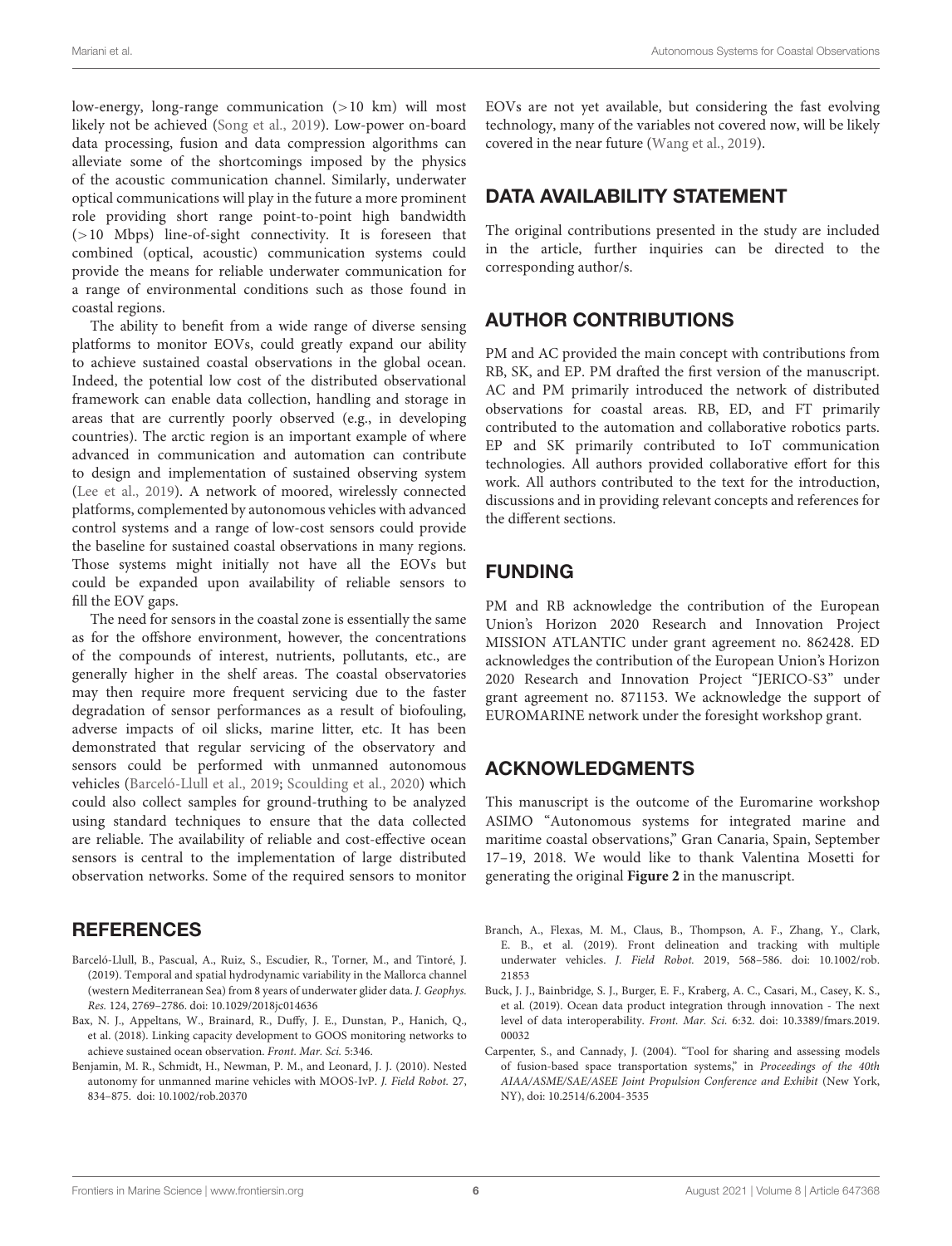- <span id="page-6-24"></span>Cecílio, J., Ferreira, P. M., and Casimiro, A. (2020). Evaluation of LoRa Technology in Flooding Prevention Scenarios. Sensors 14:4034. [doi: 10.3390/s201](https://doi.org/10.3390/s20144034) [44034](https://doi.org/10.3390/s20144034)
- <span id="page-6-6"></span>Crise, A., Ribera, d'Alcalà, M., Mariani, P., Petihakis, G., Robidart, J., et al. (2018). A Conceptual Framework for Developing the next Generation of Marine OBservatories (MOBs) for Science and Society. Front. Mar. Sci. 5, 1–8. [doi:](https://doi.org/10.3389/fmars.2018.00318) [10.3389/fmars.2018.00318](https://doi.org/10.3389/fmars.2018.00318)
- <span id="page-6-10"></span>del Río, J., Toma, D. M., Martínez, E., O'Reilly, T. C., Delory, E., Pearlman, J. S., et al. (2017). A sensor web architecture for integrating smart oceanographic sensors into the semantic sensor web. IEEE J. Oceanic Eng. 43, 830–842. [doi:](https://doi.org/10.1109/JOE.2017.2768178) [10.1109/JOE.2017.2768178](https://doi.org/10.1109/JOE.2017.2768178)
- <span id="page-6-11"></span>Domingo, M. C. (2012). An overview of the internet of underwater things. J. Netw. Comput. Appl. 35, 1879–1890. [doi: 10.1016/j.jnca.2012.](https://doi.org/10.1016/j.jnca.2012.07.012) [07.012](https://doi.org/10.1016/j.jnca.2012.07.012)
- <span id="page-6-2"></span>Farcy, P., Durand, D., Charria, G., Painting, S. J., Tamminen, T., Collingridge, K., et al. (2019). Towards a European Coastal Observing Network to provide better answer to science and to societal challenges; the JERICO/JERICO-NEXT Research Infrastructure. Front. Mar. Sci. 6:529. [doi: 10.3389/fmars.2019.](https://doi.org/10.3389/fmars.2019.00529) [00529](https://doi.org/10.3389/fmars.2019.00529)
- <span id="page-6-3"></span>GOOS (2012). Requirements for Global Implementation of the Strategic Plan for Coastal GOOS. Rep. Glob. Ocean Observ. Syst. 193:200.
- <span id="page-6-31"></span>Heslop, E., Tintoré, J., Rotllan, P., Álvarez-Berastegui, D., Fontera, B., Mourre, B., et al. (2019). SOCIB integrated multi-platform ocean observing and forecasting: from ocean data to sector-focused delivery of products and services. J. Operat. Oceanogr. 12, S67–S79.
- <span id="page-6-9"></span>Howe, B. M., Arbic, B. K., Aucan, J., Barnes, C., Bayliff, N., Becker, N., et al. (2019). Smart Cables for Observing the Global Ocean: Science and Implementation. Front. Mar. Sci. 6, 1–27. [doi: 10.3389/fmars.2019.](https://doi.org/10.3389/fmars.2019.00424) [00424](https://doi.org/10.3389/fmars.2019.00424)
- <span id="page-6-5"></span>Kelly, R., Fleming, A., Pecl, G. T., von Gönner, J., and Bonn, A. (2020). Citizen science and marine conservation: a global review. Philosoph. Trans. R. Soc. B 375:20190461. [doi: 10.1098/rstb.2019.0461](https://doi.org/10.1098/rstb.2019.0461)
- <span id="page-6-33"></span>Lee, C. M., Starkweather, S., Eicken, H., Timmermans, M. L., Wilkinson, J., Sandven, S., et al. (2019). A framework for the development, design and implementation of a sustained arctic ocean observing system. Front. Mar.Sci. 6:451. [doi: 10.3389/fmars.2019.00451](https://doi.org/10.3389/fmars.2019.00451)
- <span id="page-6-12"></span>Leonard, N. E. (2016). "Cooperative Vehicle Environmental Monitoring," in Springer Handbook of Ocean Engineering, eds N. I. Dhanak and M. R. Xiros (Berlin: Springer), 441–458. [doi: 10.1007/978-3-319-](https://doi.org/10.1007/978-3-319-16649-0_19) [16649-0\\_19](https://doi.org/10.1007/978-3-319-16649-0_19)
- <span id="page-6-14"></span>Lima, K., Dias, P. S., Costa, M., Pinto, J., Marques, T., Sousa, J. B., et al. (2019). "REP18 Atlantic–A Large Scale Exercise Using Unmanned Systems, Field Report," in OCEANS 2019-Marseille (New York, NY: IEEE), 1–7.
- <span id="page-6-4"></span>Lindstrom, E., Gunn, J., Fischer, A., McCurdy, A., Glover, L., Alverson, K., et al. (2012). A Framework for Ocean Observing. By the Task Team for an Integrated Framework for Sustained Ocean Observing, UNESCO 2012, IOC/INF-1284. Available online at: [http://www.oceanobs09.net/foo/FOO\\_Report.pdf](http://www.oceanobs09.net/foo/FOO_Report.pdf) (accessed March 20, 2021)
- <span id="page-6-0"></span>Lynch, T. P., Morello, E. B., Evans, K., Richardson, A. J., Rochester, W., et al. (2014). IMOS National Reference Stations: A Continental-Wide Physical, Chemical and Biological Coastal Observing System. PLoS One 9:e113652. [doi: 10.1371/](https://doi.org/10.1371/journal.pone.0113652) [journal.pone.0113652](https://doi.org/10.1371/journal.pone.0113652)
- <span id="page-6-22"></span>Mekki, K., Bajic, E., Chaxel, F., and Meyer, F. (2019). A comparative study of LPWAN technologies for large-scale IoT deployment. ICT Exp. 5, 1–7. [doi:](https://doi.org/10.1016/j.icte.2017.12.005) [10.1016/j.icte.2017.12.005](https://doi.org/10.1016/j.icte.2017.12.005)
- <span id="page-6-21"></span>Mekki, K., Bajic, E., and Meyer, F. (2018). "Overview of cellular LPWAN technologies for IoT deployment: sigfox, LoRaWAN, and NB-IoT," in Procedings of the 2018 IEEE International Conference on Pervasive Computing and Communications Workshops (PerCom Workshops), 197–202. [doi: 10.1109/](https://doi.org/10.1109/PERCOMW.2018.8480255) [PERCOMW.2018.8480255](https://doi.org/10.1109/PERCOMW.2018.8480255)
- <span id="page-6-1"></span>Moltmann, T., Zhang, H. M., Turton, J. D., Nolan, G., Gouldman, C. C., Griesbauer, L., et al. (2019). A Global Ocean Observing System (GOOS), delivered through enhanced collaboration across regions, communities, and new technologies. Front. Mar. Sci. 6:291. [doi: 10.3389/fmars.2019.](https://doi.org/10.3389/fmars.2019.00291) [00291](https://doi.org/10.3389/fmars.2019.00291)
- <span id="page-6-7"></span>Montella, R., Kosta, S., and Foster, I. (2018). "DYNAMO: Distributed leisure yacht-carried sensor-network for atmosphere and marine data crowdsourcing applications," in 2018 IEEE International Conference on Cloud Engineering (IC2E) (New York, NY: IEEE), 333–339. [doi: 10.1109/IC2E.2018.](https://doi.org/10.1109/IC2E.2018.00064) [00064](https://doi.org/10.1109/IC2E.2018.00064)
- <span id="page-6-29"></span>Msaad, M., Hambly, A., Mariani, P., and Kosta, S. (2020). Mobile and Delay Tolerant Network for LoRa at Sea. In Proceedings of the Student Workshop (CoNEXT'20). New York, NY: Association for Computing Machinery, 3–4. [doi: 10.1145/3426746.3434053](https://doi.org/10.1145/3426746.3434053)
- <span id="page-6-25"></span>Park, S., Ling, T. C., Cha, B., and Kim, J. (2020). Design of containerized marine knowledge system based on IoT-Cloud and LoRaWAN. Pers Ubiquit. Comput. 2020:8. [doi: 10.1007/s00779-020-01381-8](https://doi.org/10.1007/s00779-020-01381-8)
- <span id="page-6-23"></span>Parri, L., Parrino, S., Peruzzi, G., and Pozzebon, A. (2019). Low power wide area networks (LPWAN) at Sea: Performance analysis of offshore data transmission by means of LoRaWAN connectivity for marine monitoring applications. Sensors 19:3239. [doi: 10.3390/s19143239](https://doi.org/10.3390/s19143239)
- <span id="page-6-32"></span>Pearlman, J., Bushnell, M., Coppola, L., Buttigieg, P. L., Pearlman, F., Simpson, P., et al. (2019). Evolving and Sustaining Ocean Best Practices and Standards for the Next Decade. Front. Mar. Sci. 6:277. [doi: 10.3389/fmars.2019.](https://doi.org/10.3389/fmars.2019.00277) [00277](https://doi.org/10.3389/fmars.2019.00277)
- <span id="page-6-15"></span>Pereira, F. L., Pinto, J., Sousa, J. B., Gomes, R. M. F., Gonçalves, G. M., and Dias, P. S. (2006). "Mission planning and specification in the Neptus framework," in Proceedings 2006 IEEE International Conference on Robotics and Automation, 2006 (New York, NY: IEEE), 3220–3225.
- <span id="page-6-26"></span>Petajajarvi, J., Mikhaylov, K., Roivainen, A., Hanninen, T., and Pettissalo, M. (2015). "On the coverage of LPWANs: range evaluation and channel attenuation model for LoRa technology," in 2015 14th International Conference on ITS Telecommunications (ITST), Copenhagen, (Denmark), 55–59. [doi: 10.](https://doi.org/10.1109/ITST.2015.7377400) [1109/ITST.2015.7377400](https://doi.org/10.1109/ITST.2015.7377400)
- <span id="page-6-17"></span>Petroccia, R., Alves, J., and Zappa, G. (2017). JANUS-based services for operationally relevant underwater applications. IEEE J. Oceanic Eng. 42, 994– 1006. [doi: 10.1109/joe.2017.2722018](https://doi.org/10.1109/joe.2017.2722018)
- <span id="page-6-28"></span>Pietrosemoli, E., Zennaro, M., Bastianini, M., and Minuzzo, T. (2014). BLOP: Broadband Link to an Offshore Platform in the Venice Lagoon In ExtremeComm'14. Pacific Ocean: Galapagos Islands, Ecuador, 2014.
- <span id="page-6-16"></span>Pinto, J., Dias, P. S., Martins, R., Fortuna, J., Marques, E., and Sousa, J. (2013). The LSTS Toolchain for Networked Vehicle Systems In 2013 MTS/IEEE OCEANS-Bergen. New York, NY: IEEE, 1–9.
- <span id="page-6-30"></span>Roemmich, D., Alford, M. H., Claustre, H., Johnson, K., King, B., Moum, J., et al. (2019). On the future of Argo: a global, full-depth, multidisciplinary array. Front. Mar. Sci. 6:439. [doi: 10.3389/fmars.2019.](https://doi.org/10.3389/fmars.2019.00439) [00439](https://doi.org/10.3389/fmars.2019.00439)
- <span id="page-6-20"></span>Schmidt, H., Benjamin, M. R., Petillo, S. M., and Lum, R. (2016). Nested Autonomy for Distributed Ocean Sensing. Cham: Springer, 459–480.
- <span id="page-6-34"></span>Scoulding, B., Kloser, R., and Gastauer, S. (2020). Evaluation of unmanned surface vehicle acoustics for gas seep detection in shallow coastal waters. Internat. J. Green. Gas Contr. 102:103158. [doi: 10.1016/j.ijggc.2020.](https://doi.org/10.1016/j.ijggc.2020.103158) [103158](https://doi.org/10.1016/j.ijggc.2020.103158)
- <span id="page-6-27"></span>Seid, S., Zennaro, M., Libsie, M., Pietrosemoli, E., and Manzoni, P. (2020). "A low cost edge computing and LoRaWAN real time video analytics for road traffic monitoring," in Procedings of the 16th International Conference on Mobility, Sensing and Networking (MSN) (Piscataway, NJ: IEEE), 762–767. [doi: 10.1109/](https://doi.org/10.1109/MSN50589.2020.00130) [MSN50589.2020.00130](https://doi.org/10.1109/MSN50589.2020.00130)
- <span id="page-6-13"></span>Simetti, E., Indiveri, G., and Pascoal, A. M. (2020). WiMUST: A cooperative marine robotic system for autonomous geotechnical surveys. J. Field Robot. 2020:21986. [doi: 10.1002/rob.21986](https://doi.org/10.1002/rob.21986)
- <span id="page-6-18"></span>Song, A., Stojanovic, M., and Chitre, M. (2019). Underwater acoustic communications: Where we stand and what is next? IEEE J. Ocean. Eng. 44, 1–6. [doi: 10.1109/joe.2018.2883872](https://doi.org/10.1109/joe.2018.2883872)
- <span id="page-6-8"></span>Testor, P., de Young, B., Rudnick, D. L., Glenn, S., Hayes, D., Lee, C. M., et al. (2019). OceanGliders: A Component of the Integrated GOOS. Front. Mar. Sci. 6:422. [doi: 10.3389/fmars.2019.00422](https://doi.org/10.3389/fmars.2019.00422)
- <span id="page-6-19"></span>Tholen, C., and Nolle, L. (2017). "Parameter Search for a Small Swarm of AUVs Using Particle Swarm Optimisation," in Artificial Intelligence XXXIV. SGAI 2017. Lecture Notes in Computer Science, Vol. 10630, eds